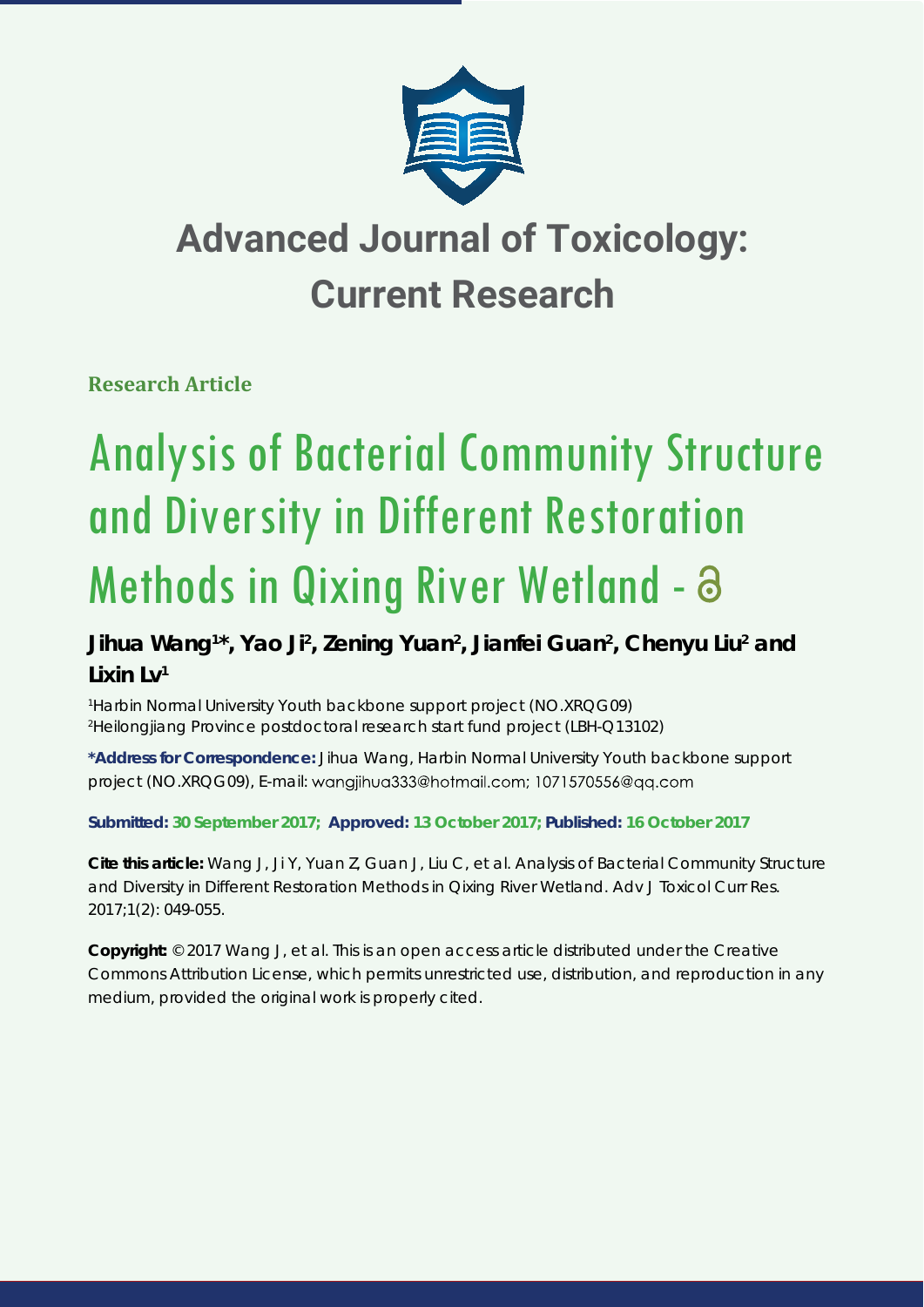## **SeiRes** ture

#### **ABSTRACT**

Returning farmland to wetland is a strategic measure for restoration of wetland ecosystems. Bacterial community structure and bacterial diversity in soil are important to the restoration of wetland ecosystems. However, very little research has been conducted to study bacterial communities in natural wetland restoration, particularly the bacterial community composition and diversity of returning farmland to wetland. We used high-throughput sequencing technology to compare the bacterial community structure and diversity of Natural Wetland (NW) soil with Returning Farmland to Wetland (RFW) and Returning Farmland to Forest (RFF) soils in Qixing River wetland. The following phyla were present in all samples: *Proteobacteria, Acidobacteria, Actinobacteria, Bacteroidetes, Chlorofl exi, Firmicutes, Verrucomicrobia, Gemmatimonadetes, Nitrospira, Planctomycetes, Cyanobacteria,* and *Saccharibacteria*. Of these, *Proteobacteria*  (20.8–32.6%) *Acidobacteria* (14.4–33.9%) and *Actinobacteria* (11.4–19.0%) had the highest relative abundance in all the soil samples. The relative abundance values of *Proteobacteria, Acidobacteria,* and *Actinobacteria* were similar between RFW and NW soils. In addition, study of alpha diversity indices indicated that the ACE, Chao, and Shannon indices were significantly higher in RFW soils than NW and RFF soils. Redundancy Analysis (RDA) revealed that the total salt, organic matter, and total nitrogen significantly affected the bacterial community composition, while the total salt, organic matter, and total nitrogen were the dominant environmental factors in RFW soils. The present research indicated that RFW improved bacterial community diversity and the total salt, organic matter, and total nitrogen contents.

#### **INTRODUCTION**

Wetlands exist in the transitional zone between terrestrial and aquatic environments, and play important roles in water storage and treatment, global climate regulation, and wildlife habitat [1]. Studies have shown that plants, animals, as well as microorganisms are abundant in wetland ecosystems [2].Microbes play the role of decomposers in these ecosystem and their primary function is energy flow and substance transformation. Meanwhile, microorganisms influence the succession and differentiation of wetland ecosystems [3]. Previous studies have demonstrated that bacterial communities constitute the majority of microorganisms in wetland habitats, [4]. Dynamic changes in the bacterial community point to changes in the wetland ecosystem environment and directly correspond to changes in soil health [5]. Studying the change of soil microorganisms under wetland ecological restoration are beneficial to realize the stage of wetland restoration [6]. A previous study in Yellow River wetland indicated that bacteria represent the largest group of microorganisms inhabiting the soil, accounting for 62.87–96.64% of the total population of soil microorganisms after returning farmland to wetland [7]. Environmental factors such as the total salt, pH, and soil water content have been reported to influence bacterial growth, which is very sensitive to changes in the soil quality [8]. It is essential to research the relationship between the bacterial community structure and environmental changes [9].

Following recent advances in sequencing technology, highthroughput sequencing has been widely used to study community structures of bacteria in soil, sediments,and freshwater [10-12]. Wang et al. reported that total organic matter, total phosphorus, salinity, and total nitrogen significantly influenced bacterial community structure under different soil environments [13]. Bolhius and Stal studied bacterial community composition in coastal microbial mats via *16S* rRNA gene tag sequencing technology and reported that bacterial diversity is influenced by seasonal variation and salinity via [14]. Furthermore, *Proteobacteria, Bacteroidetes,* and *Firmicutes* were the dominant phylum in the Winogradsky columns by testing bacterial diversity using high-throughput sequencing technology [15].

The Qixing River wetland is a freshwater marsh in the Sanjiang Plain, in Northeast China. Qixing River wetland has been listed in the Ramsar Convention in 2011 as a wetland of international importance [16]. The wetland covers about  $2 \times 10^4$  ha and it is an important component of the wetland ecosystem in the cold temperature zone [16]. The Qixing River wetland is categorized into three types, including Returning Farmland to Wetland (RFW), Natural Wetland (NW), and Returning Farmland to Forest (RFF). RFW is a strategic measure for wetland ecological restoration [17]. However, no studies have investigated the bacterial community structure in Qixing River wetland. Therefore, in the present study we aimed to study the correlation between bacterial community composition and environmental factors during the restoration of Qixing River wetland using high-throughput sequencing technology. Through this research, we hope to shed insight into the restoration process of returning farmland to wetland, which could serve as a scientific basis for returning farmland to wetland and help in the scientific management of wetland restoration in the Sanjiang Plain.

#### **MATERIALS AND METHODS**

#### **Study area description**

Qixing River wetland is located in Sanjiang Plain, Heilongjiang Province, China (46°40'-46°52' N, 132°05'-132°26' E). The wetland includes regions with ongoing Returning Farmland to Wetland (RFW), Natural Wetland (NW), and Returning Farmland to Forest (RFF) projects. It has a semi-humid continental monsoon climate with a mean annual air temperature is 2.35' [18] and average annual rainfall of 551.5 mm. The Qixing River wetland has different soil types, primarily consisting of pulp soil and swamp soil [19]. *Phragmites australis* and *Calamagrostis angustifolia* are the dominant plant species in the wetland.

#### **Sample collection**

In the RFW region of Qixing River wetland (46°43'10.8' N, 132°11'27.3' E), samples were collected in July 2014 (RFW1), October 2014 (RFW2), and May 2015 (RFW3) three times. *C. angustifolia* is the dominant plant species in RFW. According to the previous studies, the bacterial diversity was the highest in autumn [20]. Therefore, in order to compare the bacterial community composition between the NW (46°43'03.0" N, 132°11'23.7" E) and RFF (46°42'20.2" N, 132°06'03.4" E) regions, we collected soil samples from these two areas in October 2014. The dominant plant species in NW was P. *australis* and the main plant species in RFF was *Populus L*. There were three RFW, NW, and RFF plots, and three replicates were carried out for each plot. All soil samples were collected at a soil depth of 0–20 cm. The soil samples collected from each plot were thoroughly mixed, and stored in aseptic bags at 0–4' during transport to the laboratory.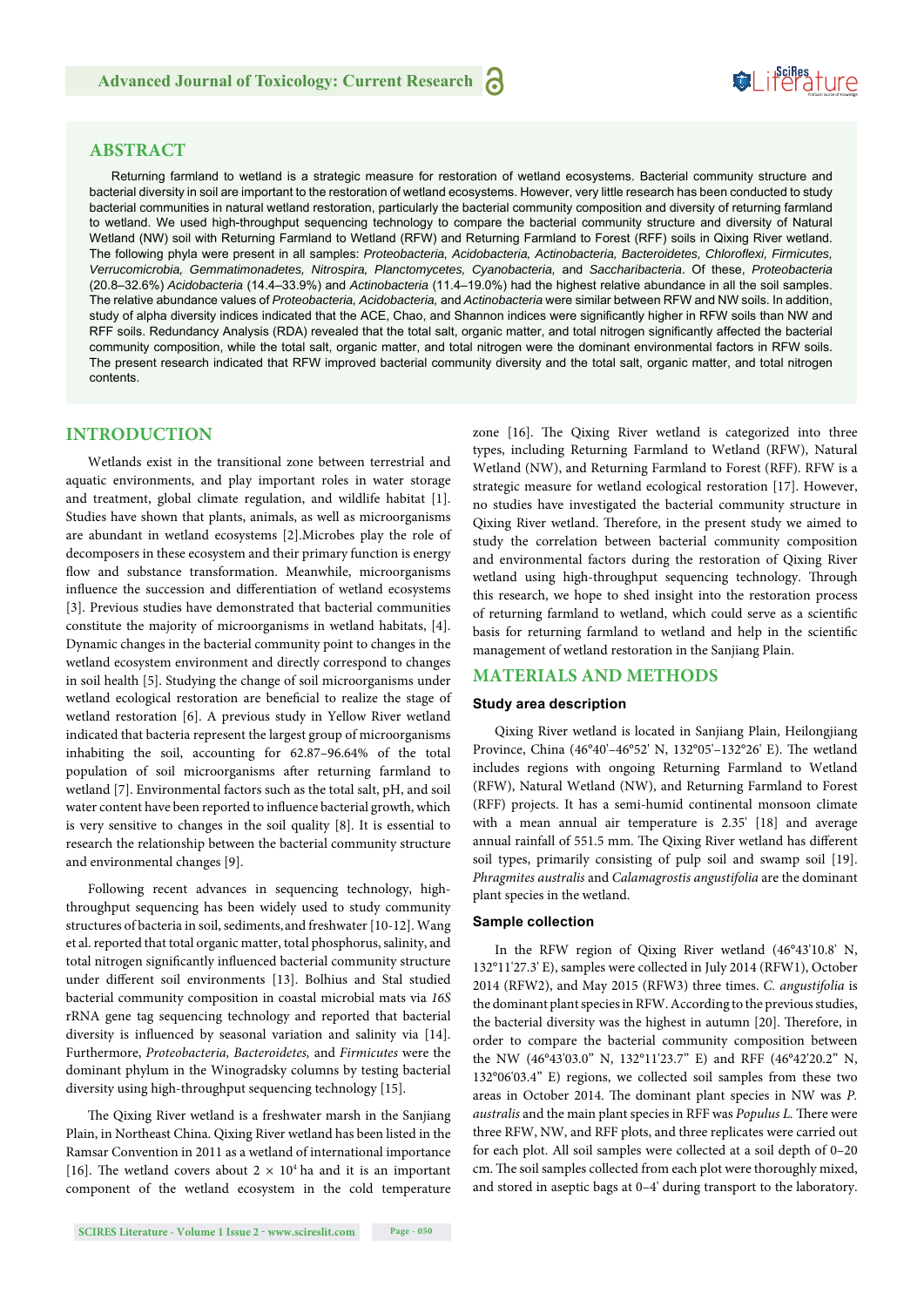In the laboratory, one part of the samples was dried for testing soil characteristics and the other part was stored at –80' until analysis of bacterial community structure.

#### **Analysis of soil physicochemical properties**

To measure the soil Water Content (WC), soil samples were dried at 105' for 24 h. Soil *p*H was determined using a compound electrode with a soil to water ratio of 1:2.5. Soil Organic Matter (OM) was determined using the potassium dichromate oxidationouter heating method. Soil Total Nitrogen (TN) was measured by Kjeldahl digestion. Soil Total Phosphorus (TP) was measured using molybdenum antimony colorimetry. Soil Total Salt (TS) was determined using quality method.

#### **DNA extraction and PCR amplification of soil bacteria**

Bacterial DNA was extracted from the samples of Qixing River wetland by using the E.Z.N.A. ® soil DNA Kit (Omega Bio-tek, Norcross, GA, U.S.) according to manufacturer's protocols. The V4-V5 region of the bacteria 16S ribosomal RNA gene were amplified by PCR (95' for 3 min, followed by 27 cycles at 95' for 30 s, 55' for 30 s, and 72' for 45 s and a final extension at 72' for 10 min) using primers 338F (5'-barcode- ACTCCTACGGGAGGCAGCAG-3') and 806R (5'-GGACTACHVGGGTWTCTAAT-3'), where barcode is an eightbase sequence unique to each sample. PCR reactions were performed in triplicate 20 μL mixture containing 4 μL of  $5 \times$  FastPfu Buffer, 2 μL of 2.5 mM dNTPs, 0.8 μL of each primer (5 μM), 0.4 μL of FastPfu Polymerase, and 10 ng of template DNA.

#### **Illumina MiSeq sequencing and accession number**

Amplicons were extracted from 2% agarose gels and purified using the AxyPrep DNA Gel Extraction Kit (Axygen Biosciences, Union City, CA, U.S.) according to the manufacturer's instructions and quantified using QuantiFluor<sup>™</sup> -ST (Promega, U.S.). Purified amplicons were pooled in equimolar and paired-end sequenced (2×250) on an Illumina MiSeq platform according to the standard protocols. The raw reads were deposited into the NCBI Sequence Read Archive (SRA) database (Accession Number: SRP\*\*\*\*\*\*).

#### **Bioinformatics and statistical analyses**

Raw FASTQ files were demultiplexed and quality-filtered using QIIME (version 1.9.1) using the following criteria: (i) 300-bp reads were truncated at any site with an average quality score of < 20 over a 50-bp sliding window, discarding truncated reads shorter than 50 bp; (ii) exact barcode matching, two nucleotide mismatch in primer matching, and reads containing ambiguous characters were removed, and (iii) sequences with overlaps of more than 10 bp were assembled according to their overlap sequence. Reads that could not be assembled were discarded.

Operational Taxonomic Units (OTUs) were clustered with 97% similarity cutoff using UPARSE (version 7.1 http://drive5.com/ uparse/) [21], and chimeric sequences were identified and removed using UCHIME. The taxonomy of each 16S rRNA gene sequence was analyzed by RDP Classifier (http://rdp.cme.msu.edu/) against the Silva (SSU115) 16S rRNA database using a confidence threshold of 70%.

Canoco 4.5 was used to identify correlation between environmental factors and bacterial community structure, and the figure was generated by CanoDrao 4.0. Data in tables were analyzed by SPSS 22.0 software. Values in the tables indicate the means of the samples.

#### **RESULTS**

#### **Physicochemical characterization of sample sites**

In Qixing River wetland, the soil nutrient content was higher in the RFW than in the RFF and NW samples, especially in the October 2014 RFW sample (RFW2). The OM, TN, TP, and TS contents were higher in RFW2 than in NW and RFF (Table 1). The highest and lowest OM values were 17.50% and 9.38% and were found in RFW2 and RFF, respectively. The TS values ranged from 0.57 g/kg in RFF to 2.07 g/kg in RFW2. The TN increased from  $0.35\%$  in RFF to 0.73% in RFW2. The TP values increased from 0.067% in RFF to 0.154% in RFW2. The WC ranged from 22.30% in RFF to 44.30% in NW. However, the pH values of all the samples were nearly neutral  $(6.80 - 7.30)$ .

#### **Bacterial alpha diversity indices**

Figure 1 presents a rarefaction curve of bacterial community at similarity level of 0.97. The OTU curve of the five samples tended to plateau when the sequence numbers reached 18567. The current results showed that the samples were reasonable and the sequencing depth covered all species in the five samples.

A total of 1, 85, 601 sequences were obtained from the five samples by high-throughput sequencing technology. A similarity

| <b>Table 1:</b> Physical and chemical character of soil in Qixing River wetland. |      |        |           |           |          |          |  |
|----------------------------------------------------------------------------------|------|--------|-----------|-----------|----------|----------|--|
| Sample                                                                           | pH   | OM (%) | $TN(\% )$ | $TP(\% )$ | TS(g/kg) | $WC(\%)$ |  |
| RFW <sub>1</sub>                                                                 | 7.10 | 14.60  | 0.63      | 0.152     | 1.30     | 37.00    |  |
| RFW <sub>2</sub>                                                                 | 7.10 | 17.50  | 0.73      | 0.154     | 2.07     | 29.30    |  |
| RFW <sub>3</sub>                                                                 | 6.80 | 15.30  | 0.67      | 0.141     | 1.30     | 36.70    |  |
| <b>NW</b>                                                                        | 7.30 | 12.60  | 0.53      | 0.069     | 1.18     | 44.30    |  |
| <b>RFF</b>                                                                       | 7.10 | 9.38   | 0.35      | 0.067     | 0.57     | 22.30    |  |

**Abbreviations:** OM: Organic Matter; TN: Total Nitrogen; TP: Total Phosphorus; TS: Total Salt; WC: soil Water Content; RFW: Returning Farmland to Wetland. RFW1, RFW2, and RFW3 represent the time of collecting samples in July, October 2014 and May 2015. NW: Natural Wetland (October 2014), RFF: Returning Farmland to Forest (October 2014).



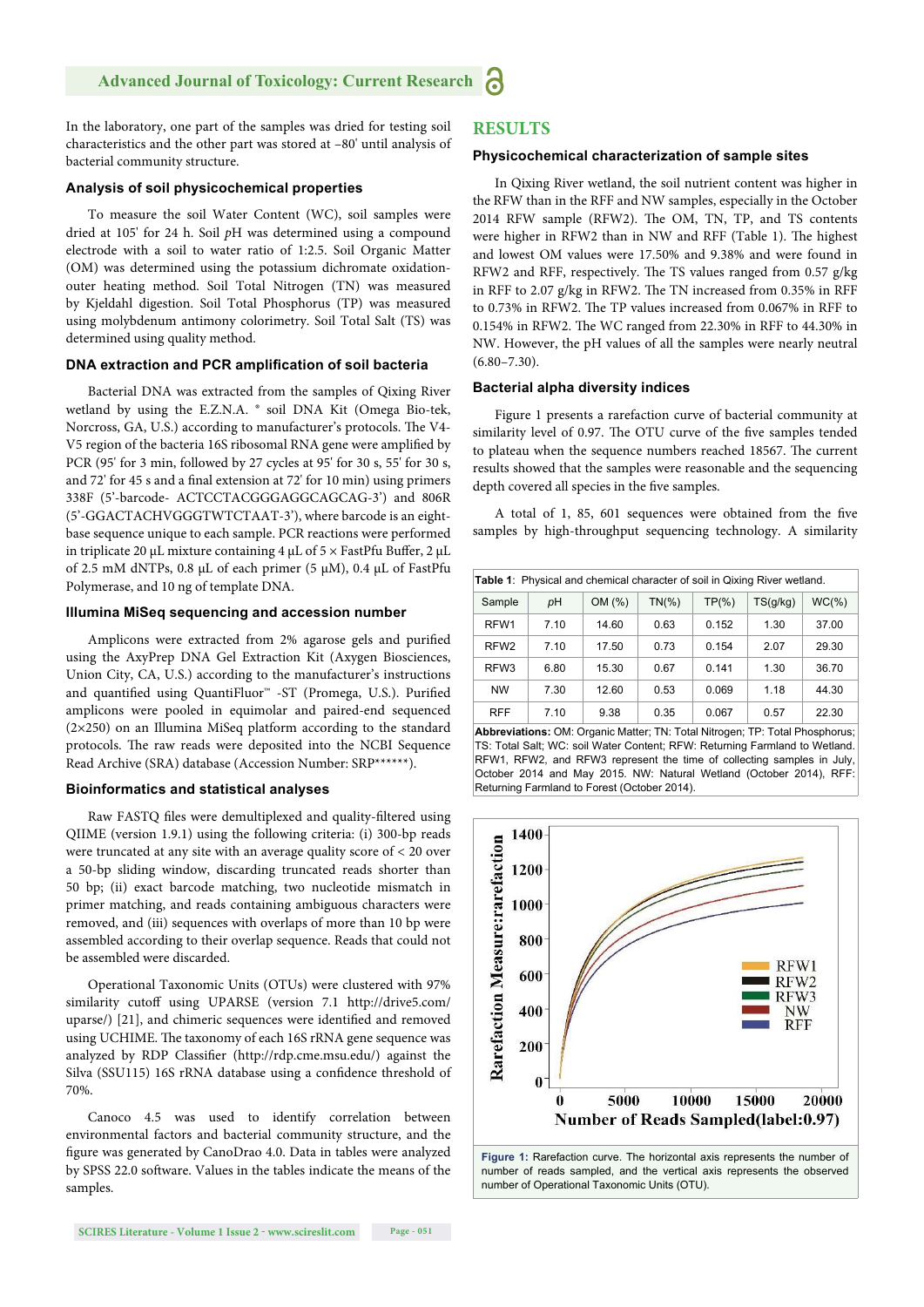#### **Advanced Journal of Toxicology: Current Research** 6

level of 97% was used to identify OTUs and to estimate diversity (Figure 2, Table 2). The results revealed that coverage was higher than 0.99 in all the samples. Therefore, the results of the high-throughput sequencing could adequately represent the bacterial community structure in Qixing River wetland (Table 2). As shown in figure 2, the Shannon diversity index was the highest in RFW2 and the lowest in RFF (Figure 2).

The ACE estimate of bacterial diversity ranged from 1087 to 1356 and the Chao estimate ranged from 1102 to 1380 (Table 2). The ACE and Chao values were significantly higher in RFW2 than in NW and RFF. The Shannon diversity estimate ranged from 5.89 in RFF to 6.36 in RFW2. The Simpson diversity estimate ranged from 0.0032 in RFW2 to 0.0059 in RFF. The Shannon and Simpson indices were significantly higher in RFW2 than in NW and RFF (Table 2).

#### **Phylum-level taxonomic distribution**

As shown in figure 3, based on the results of the high-throughput sequencing technology, the bacterial species in in RFW1, RFW2, RFW3, NW, and RFF belonged to 12 phyla, including *Proteobacteria, Acidobacteria, Actinobacteria, Bacteroidetes, Chlorofl exi, Firmicutes, Verrucomicrobia, Gemmatimonadetes, Nitrospiras, Planctomycetes, Cyanobacteria, and Saccharibacteria were included in five samples. Proteobacteria, Acidobacteria,* and *Actinobacteria*. Of these,



**Figure 2:** Shannon diversity index. The horizontal axis represents the number of reads sampled, and the vertical axis represents the Shannon-Wiener index.

| <b>Diversity Estimator</b> |            | <b>Table 2:</b> Alpha-diversity indices in different samples (0.97 level).<br><b>Richness Estimator</b> |                     |          |
|----------------------------|------------|---------------------------------------------------------------------------------------------------------|---------------------|----------|
|                            |            |                                                                                                         |                     |          |
|                            |            |                                                                                                         |                     |          |
|                            | Chao       | Shannon                                                                                                 | Simpson             | Coverage |
| 1356d                      | 1380b      | 6.23c                                                                                                   | 0.0046 <sub>b</sub> | 0.990629 |
| 1327c                      | 1338b      | 6.36d                                                                                                   | 0.0032a             | 0.991436 |
| 1294c                      | 1306b      | 6.2c                                                                                                    | 0.0045 <sub>b</sub> | 0.991113 |
| 1221b                      | 1237a      | 6.1 <sub>b</sub>                                                                                        | 0.0045 <sub>b</sub> | 0.990359 |
| 1087a                      | 1102a      | 5.89a                                                                                                   | 0.0059c             | 0.992298 |
|                            | <b>ACE</b> |                                                                                                         |                     |          |

**Abbreviations**: ACE: Abundance Based-Coverage Estimator; OTUs: Operational Taxonomic Units. The same letters indicates that the values are not significantly different ( $P < 0.05$ )



*Proteobacteria* had the highest relative abundance in RFW1, RFW2, RFW3, and NW, ranging from 29.9% to 32.6%. *Acidobacteria* was the highest abundance in RFF with a relative abundance of 33.9%. The relative abundance of *Actinobacteria* ranged from 11.4% to 19.0%.

#### **Genus-level distribution**

As shown in figure 4, the relative abundance of *Subgroup\_6\_ norank* was the highest in all these zones, ranging from 8.5% to 20%. Furthermore, *Anaerolineaceae\_uncultured* was relatively abundant in RFW2; the relative abundance values of *GR-WP33-30\_norank, Gemmatimonadaceae\_uncultured,* and *Gaiellales\_uncultured* were higher in RFW3; those of *RB41\_norank* and *DA101\_soil\_group\_ norank* were higher in RFF; and those of *GR-WP33-30\_norank* and *Nitrospira* were over 5% in NW.

In addition, as shown in figure 4 (from Actinobacteria\_ *norank* to *Subgroup\_6\_norank*), the relative abundance values of *Anaerolineaceae\_uncultured* and *Xanthomonadales\_uncultured* were higher in RFW2 than in the other sampling groups. Additionally, from Sh765B-TzT-29\_norank to Bacteria\_unclassified (Figure 4, *Acidimicrobiaceae\_uncultured, OPB35\_soil\_group\_norank, Parcubacteria norank, Blastococcus, Rhizobiales unclassified, Comamonadaceae\_unclassifi ed,* and *Gitt-GS-136\_norank* all had relatively higher abundance in RFW2 than in RFWI, FRW3, NW, and RFF. From *Pedomicrobium* to *Xanthomonadaceae\_uncultured* (Figure 4), the relative abundance values of *Xanthomonadaceae\_uncultured, Rivularia, Woodsholea, Leptolyngbya, SM1A02, SubsectionIII\_ FamilyI\_unclassified, Porphyrobacter, Saccharibacteria\_norank, Roseifl exus, A0839\_norank, Flavobacterium, Cytophagaceae\_* uncultured, env.OPS\_17\_norank, Propionibacteriaceae\_unclassified, *JG34-KF-161\_norank, and Pedomicrobium were significantly higher* in RFW2 than in the other zones.

#### **Relationship between bacterial community composition and environmental factors**

We used correlation analysis to investigate the relationship between bacterial diversity and environmental factors (Table 3). As shown in the table, there were significantly positive correlations between TP, TS and Shannon indices (*P* < 0.01) and between OM, TN, and Shannon ( $P < 0.05$ ; Table 3). There were significantly positive correlations between ACE and TP (*P* < 0.05). However, negative correlations were observed between ACE, Shannon, and pH (pH value: 6.8-7.3). The results suggested that high nutrient content benefited bacterial growth in the Qixing River wetland and contributed to improve diversity in the bacterial community.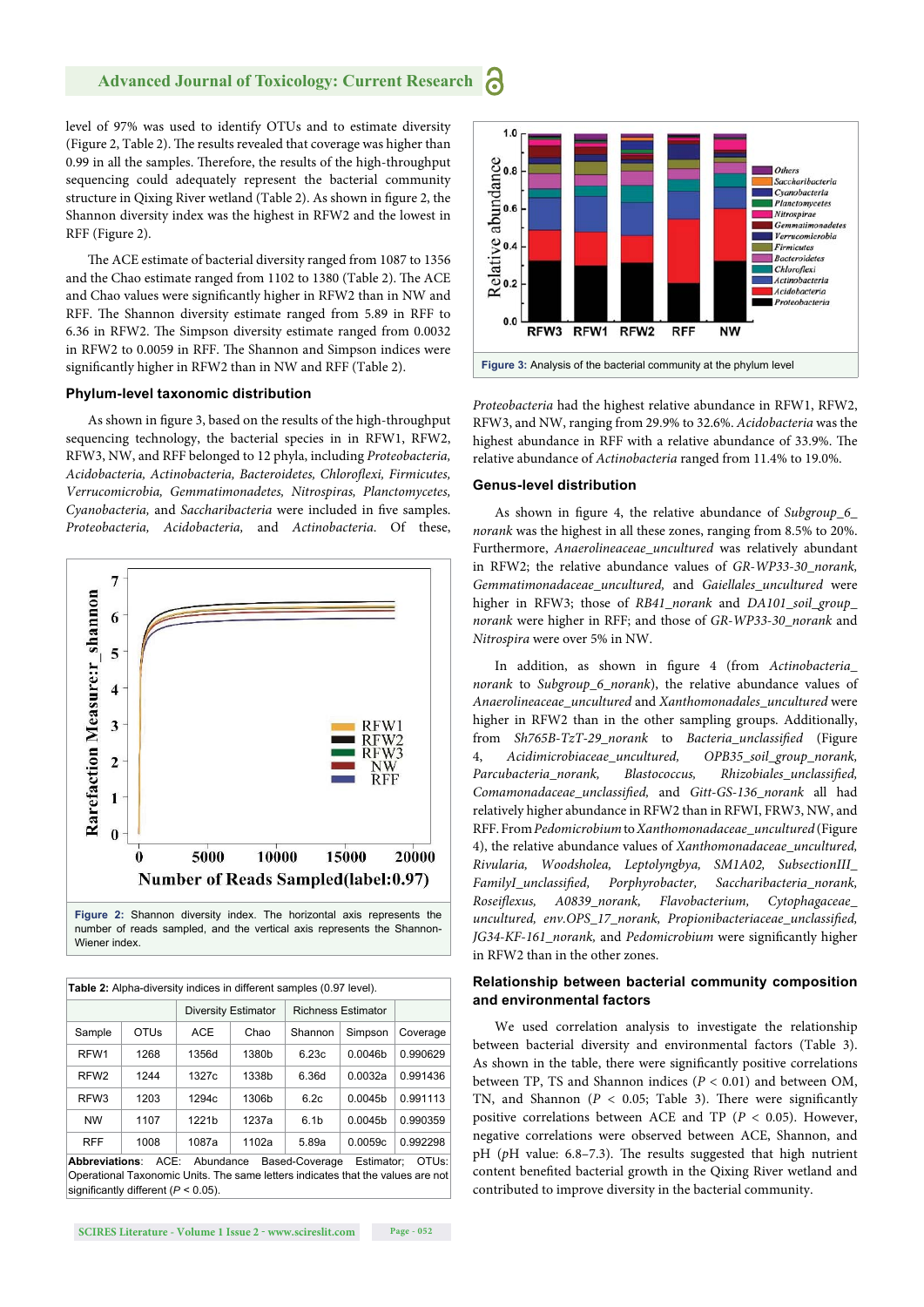Figure 5 illustrates the relationships between the environmental factors and the sample plots. RDA was used to determine the correlation between the bacterial community structure and environmental factors. Six environmental factors were selected and included in the RDA (Figure 5). Among the environmental factors



at the genus level. Red indicates higher abundance, while green and blue represent progressively decreasing abundance.

influencing the bacterial community composition, TS, OM, and TN were the dominant environmental factors in this study. TS, OM, and TN significantly influenced the bacterial groups in RFW2 (Figure 5, Table 4). However, these factors only slightly influenced the bacterial community structure in RFF (Figure 5). At the phylum level, *SM2F11* and *Caldiserica* as well as *Candidate\_division\_WS6*  and *Gracilibacteria* had little differences in Qixing River wetland (Figure 5).

#### **DISCUSSIONS**

A previous study reported that estimation of the alpha diversity, which reflects species diversity of the single sample, is an effective method to analyze bacterial group composition (Paul FK and Josephine Y A, 2004) Meanwhile, alpha diversity reacted bacterial community richness and diversity, including diversity estimators (ACE and Chao) as well as richness estimators (Shannon and Simpson) [22,23]. Higher values of ACE and Chao indices indicate greater diversity within the bacterial community. Higher values of the Shannon index indicates greater richness of the bacterial community, while a lower Simpson index represents greater richness. In the present research, we investigated bacterial diversity during the restoration process of the RFW, NW, and RFF zones in Qixing River wetland. The results revealed significant differences in bacterial diversity, especially in the ACE, Chao, and Shannon indices in RFW2, which were significantly higher than the corresponding values in NW and RFF. On the other hand, the Simpson index was lower in RFW2 than in NW and RFF (Table 2). Together, these results demonstrated that bacterial diversity was the highest in RFW, indicating that returning farmland to wetland was a reasonable approach for wetland restoration. The results of the present study revealed that RFW contributed to wetland reconstruction during the restoration of Qixing River wetland. A previous study found that higher bacterial diversity could be related to vegetation type and physicochemical characteristics [24]**.**

The results of the high-throughput sequencing revealed that *Proteobacteria, Acidobacteria,* and *Actinobacteria* were the dominant phyla in RFW1, RFW2, RFW3, NW, and RFF (Figure 3). These results are consistent with those of the previous study [27]. *Proteobacteria*  (29.9–32.6%) exhibited the highest abundance in RFW1, RFW2, RFW3, and NW. Studies have already reported that *Proteobacteria*  survive not only in acidic soil in the natural wetland of Virginia [25] but also in alkaline soil in the inland wetland of La Brava [26]. The soil pH of Qixing River wetland was found to be nearly neutral. Therefore, *Proteobacteria* was widely distributed in this habitat, which is similar

|           | pH       | <b>OM</b>       | <b>TN</b>       | <b>TP</b>         | <b>TS</b> | WC.      | ACE             | Chao     | Shannon  | Simpson |
|-----------|----------|-----------------|-----------------|-------------------|-----------|----------|-----------------|----------|----------|---------|
| pH        | 1.000    |                 |                 |                   |           |          |                 |          |          |         |
| <b>OM</b> | $-0.447$ | 1.000           |                 |                   |           |          |                 |          |          |         |
| TN        | $-0.447$ | 1.000"          | 1.000           |                   |           |          |                 |          |          |         |
| <b>TP</b> | $-0.224$ | $0.900^{\circ}$ | $0.900^{\circ}$ | 1.000             |           |          |                 |          |          |         |
| <b>TS</b> | $-0.334$ | 0.975"          | 0.975"          | 0.975"            | 1.000     |          |                 |          |          |         |
| <b>WC</b> | 0.447    | 0.000           | 0.000           | 0.100             | 0.051     | 1.000    |                 |          |          |         |
| Ace       | $-0.224$ | 0.700           | 0.700           | $0.900^{\degree}$ | 0.821     | 0.300    | 1.000           |          |          |         |
| Chao      | 0.224    | 0.500           | 0.500           | 0.800             | 0.667     | 0.500    | $0.900^{\circ}$ | 1.000    |          |         |
| Shannon   | $-0.224$ | $0.900^{\circ}$ | $0.900^{\circ}$ | $1.000^{\circ}$   | 0.975"    | 0.100    | $0.900^{\circ}$ | 0.800    | 1.000    |         |
| Simpson   | 0.000    | $-0.821$        | $-0.821$        | $-0.667$          | $-0.763$  | $-0.205$ | $-0.359$        | $-0.359$ | $-0.667$ | 1.000   |

**SCIRES Literature - Volume 1 Issue 2 - www.scireslit.com Page - 053**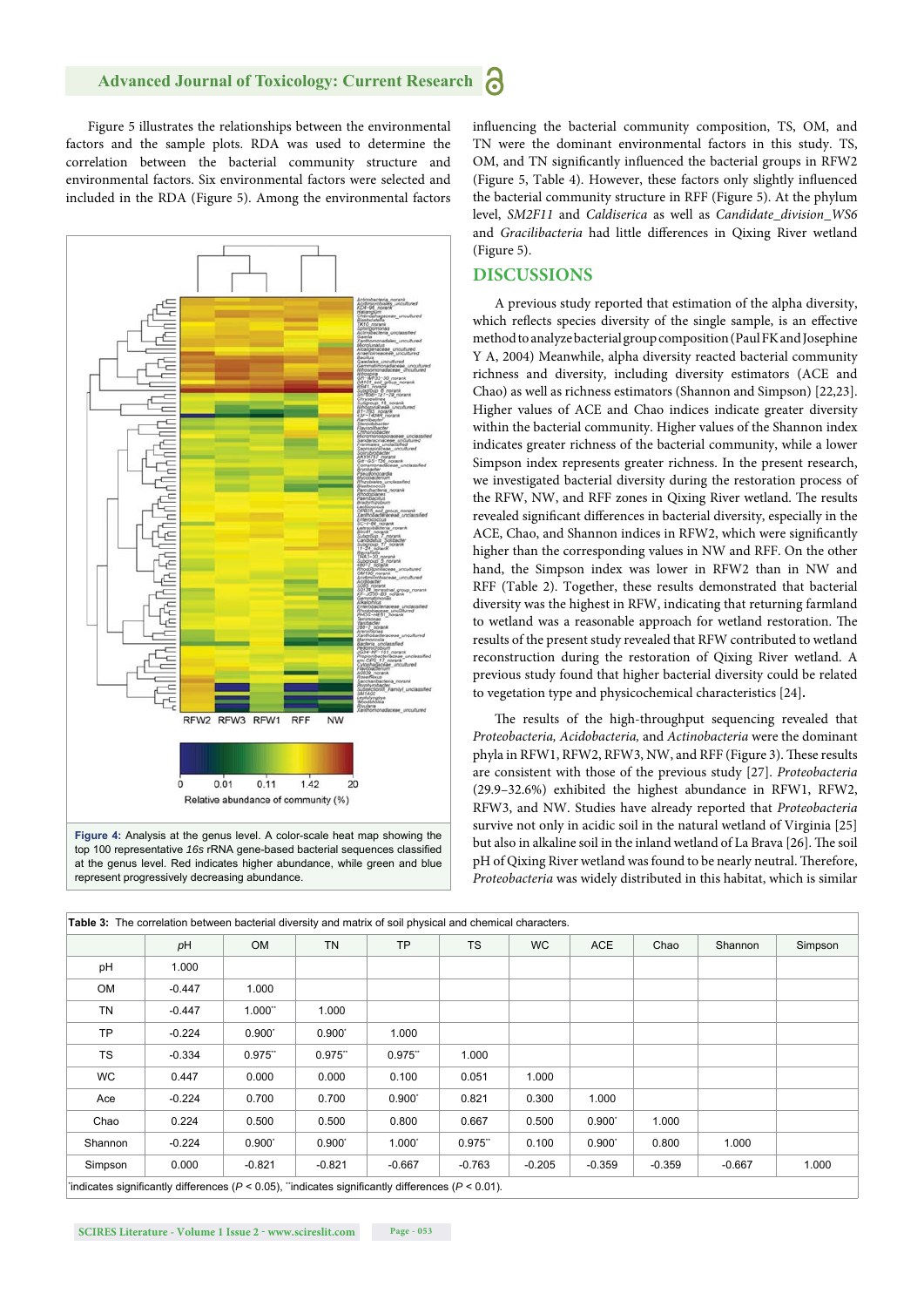

**Figure 5:** Results of the Redundancy Analysis (RDA) to evaluate the relationship between the bacterial community structure and environmental factors. RDA was used to evaluate the relationship between environmental factors and the bacterial community. Red arrows represent various environmental factors such as OM, TN, TP, TS, WC, and pH. Blue arrow represent the bacterial community. The length of the arrow indicates the correlation between bacterial distribution and environmental factors, i.e., a longer line indicates a greater correlation. The hollow dots labeled 1, 2, 3, 4, and 5 represent the sampling sites RFW1, RFW2, RFW3, NW, and RFF, respectively.

| <b>Table 4:</b> Correlation coefficients of environmental factors with the first two axes |  |
|-------------------------------------------------------------------------------------------|--|
| of RDA.                                                                                   |  |

| Axes 2 |  |  |
|--------|--|--|
|        |  |  |
|        |  |  |
|        |  |  |
|        |  |  |
|        |  |  |
|        |  |  |
|        |  |  |

to the findings reported by Sun et al. [11]. Generally, *Acidobacteria* is a highly abundant and diverse phylum of the domain Bacteria [27,28], and it accounts for 20–46% of the total bacteria in soil [27,29]. Based on our study, *Acidobacteria* (33.9%) had the highest relative abundance among all the phyla in RFF. The distribution of *Acidobacteria* in soil was decreased with increasing soil moisture content [30]. *Actinobacteria* has been previously detected as the main phylum in wetland soils, with a relative abundance exceeding 10% [31]. The relative abundance values of *Actinobacteria* were higher in RFW than in the other wetland zones NW and RFF, indicating that the environmental conditions of RFW contributed supported the distribution of *Actinobacteria*. The relative abundance values of *Proteobacteria, Acidobacteria,* and *Actinobacteria* in RFW1, RFW2, and RFW3 were similar to the corresponding values in NW (Figure 3). The results indicated that returning farmland to wetland was the most efficient restoration project in Qixing River wetland. Furthermore, as RFF did not recover at the same level as RFW, RFF may require a longer time to achieve NW status.

The bacterial community structure and bacterial diversity were both affected by environmental factors in Qixing River wetland (Figure 5, Table 3). As shown by the results of the RDA, the TS, OM, and TN were the main environmental factors influencing the structure and diversity of the bacterial community in the restoration process of Qixing River wetland. Previous studies have reported that the bacterial community composition is primarily affected by TS and TN at the global scale [31,32]. The TS, OM, and TN values were higher in RFW than in NW and RFF (Table 1), suggesting that returning farmland to wetland was the most effective method to achieve restoration in Qixing River wetland. Among the soil environmental factors, TS, OM, and TN were found to be the most important contributors to bacterial community in RFW2. However, TS, OM, and TN only slightly influenced the bacterial community structure in RFF. This may be because additional environmental factors (such as plant species and other uncertain environment variables) may contribute to the differences in bacterial community composition in RFF [33]. Therefore, returning farmland to wetland is the most effective reconstruction strategy for Qixing River wetland.

#### **CONCLUSION**

Here, we used high-throughput sequencing technology to investigate bacterial communities in areas of the Qixing River wetland undergoing RFW, NW, and RFF projects. At the phylum level, *Proteobacteria, Acidobacteria, Actinobacteria, Bacteroidetes, Chlorofl exi, Firmicutes, Verrucomicrobia, Gemmatimonadetes, Nitrospiras, Planctomycetes, Cyanobacteria,* and *Saccharibacteria*  were present in the RFW1, RFW2, RFW3, NW, and RFF zones. Of these, *Proteobacteria, Acidobacteria,* and *Actinobacteria* were the dominant phyla in all the samples. The ACE and Chao indices were higher in RFW than in NW and RFF. The Shannon index was significantly higher in RFW than in NW and RFF. Correlation analysis revealed a significantly positive correlation between TS, TP and the Shannon index (*P* < 0.01). Results of the RDA suggested that TS, OM, and TN significantly affected bacterial community composition in Qixing River wetland, especially in RFW2. Our results indicated that RFW is an effective method for restoration of Qixing River wetland. However, long-term studies are needed to verify the efficacy of restoration of RFF.

#### **REFERENCES**

- 1. He S, Malfatti SA, McFarland JW, Anderson FE, Pati A, Huntemann M, et al. Patterns in wetland microbial community composition and functional gene repertoire associated with methane emissions. MBio. 2015; 6: 66-15. https://goo.gl/KfTYaU
- 2. Pei XC, Xu YL, Wei w. A review on soil microorganisms wetland ecosystem. Wetland Science. 2009; 7: 181-186. https://goo.gl/3L2qZb
- 3. Chen H H, Xu XH, Li HT. Diversity analysis of soil fungal community structure in Sanjiang wetland by PCR-DGGE. Research of Environmental Sciences. 2012; 25: 1272-1278. https://goo.gl/E4Y6i7
- 4. Duguma D, Rugman-Jones P, Kaufman MG, Hall MW, Neufeld JD, Stouthamer R, et al. Bacterial communities associated with culex mosquito larvae and two emergent aquatic plants of bioremediation importance. PLoS ONE. 2013; 8: 72522. https://goo.gl/9E1gN7
- 5. Wang J L, Liu J Z, Chen Z L, Kuang Y B. Effects of enrofloxacin residues on the functions of soil microbes. Acta Ecologica Sinica. 2005; 25: 279-282. https://goo.gl/fGEbev
- 6. Meng XD, Zhang PJ, Li ZX. A review on soil on soil microorganism under wetland restoration. YuNan Geographic Environment Research. 2011; 23: 101-105. https://goo.gl/FfHzky
- 7. Zhu N, Zhao TQ, Xiao CY, Jiao LH, Zhang KF. Distribution characters of